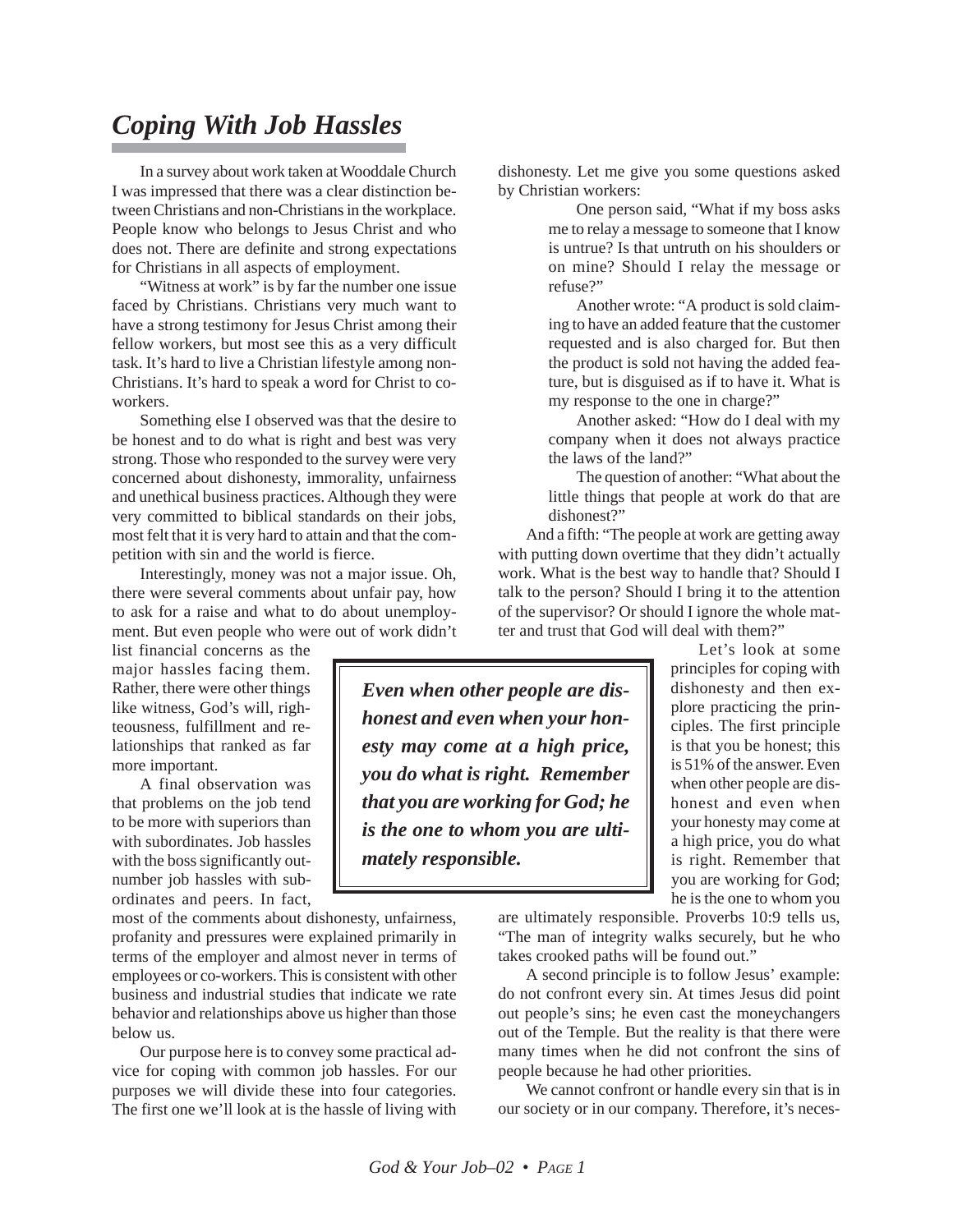sary to be selective. We must be careful not to allow the sins of others to compromise us or cause us to sin. We must prayerfully seek God's direction on the dishonesty that ought to be confronted. Then we must first approach the individual, and do it graciously and kindly with the aim to be redemptive. If all else fails, it may be necessary to go to a supervisor or even to quit the job. But that's a last resort.

But how do we put that principle into practice? Here are some suggestions. When the boss asks you to lie, graciously tell him or her that you don't feel comfortable telling even the smallest lie; then offer an alternative. For example, you could tell someone, "(The boss) isn't available right now, may I help you?"

If the company cheats a customer, go to the boss and say, "I don't want to cause trouble for the company or for anyone in it, but I don't feel free to participate in doing this to our customers. Is there some other way we can handle this?" If not, the answer may be to seek a transfer or another job.

When little things are stolen, talk to the guilty party. If it continues to be a problem, ask your supervisor how to handle the situation without telling specifics.

Ask God to make these situations opportunities to glorify him. Trust him for good results. Ask God to help you display love, warmth and graciousness (not self-righteousness) in the way you handle the situation.

A second category of hassles is unfairness. Again, here are some comments from Christian workers:

One person asked: "Should need dictate salary? Should a single person get paid less than a person with a family?"

Another writes: "Should a Christian be forthright and vocal when he feels a raise is deserved, or should it be left up to the Lord to see that we receive what we ought?"

> Another: "Sex discrimination against women is being promoted—men being promoted over women even though they're not qualified. I'm tired of emptying my head to fill someone else's."

> Another writes: "How does one deal with inequities in promotions? salary increases? politics (at work)?"

> And: "What about Christian employers who pay less than their non-Christian counterparts? Shouldn't Christians actually pay other Christians more because they know they are more likely to be honest and dependable?"

Again, there are some principles we can apply.

The first is the principle of contentment. Philippians 4:11 gives the testimony of the Apostle Paul where he says, "I have learned to be content whatever the circumstances."

Contentment is an inner peace and conviction that God is ultimately in charge and will ultimately make every situation in our lives work out right. God will use it for good. The Apostle Paul says he "learned" contentment; it is not natural. We must pray for God to teach us contentment, and remember that it is usually learned through difficulty. The specific context Paul found himself in when he penned this verse was the extremes of poverty and prosperity, problems and success.

Akin to that is the second principle: patience. I Peter 2:18-20 reminds us:

> Slaves, submit yourselves to your masters with all respect, not only to those who are good and considerate, but also to those who are harsh. For it is commendable if a man bears up under the pain of unjust suffering because he is conscious of God. But how is it to your credit if you receive a beating for doing wrong and endure it? But if you suffer for doing good and you endure it, this is commendable before God.

In other words, we must so trust God that we are willing to suffer injustice and unfairness without complaint! God approves of this!

There are circumstances where we must choose. It may be choosing between adequately providing for our families and settling for unfair wages; between suffering discrimination and allowing an employer to treat us illegally. T1here may be times when we address the issue and claim our rights. The Apostle Paul did that when he claimed his privileges as a Roman citizen after he was illegally beaten and imprisoned.

However, we must first settle in our hearts the issues of contentment and patience! This usually takes time and is not easy. We must be fully and honestly willing to be content when mistreated and remain patient when treated unfairly. Then and only then will we be in the position to claim our rights!

In order to put these principles into practice, we must first seek contentment from God with our unfair salary and demonstrate that contentment by showing patience for our boss. Then, when God convinces us that he wants us to seek that raise, we can do it!

If we're discriminated against because of age, gender, politics, race or any other reason, we must first resolve the contentment and patience issues. Only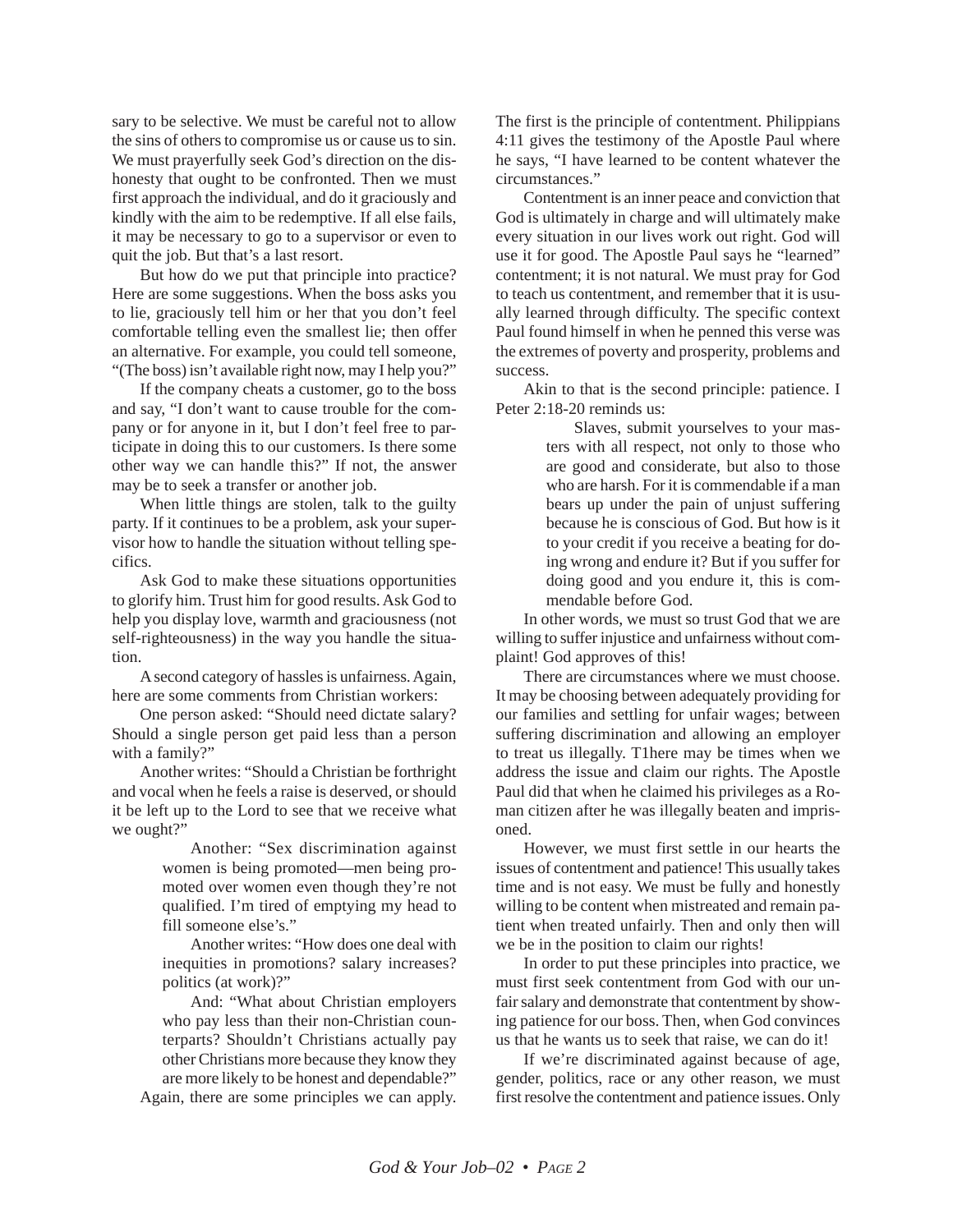then can we apply the priority principle. Often God is using the circumstance to teach us contentment and patience. When we have learned, he may directly resolve the unfairness for us!

A third hassle on the job is dealing with profanity. Again, some comments from Christian workers. One person writes, "How do you handle obscenities without coming across self-righteous?" Another asks, "A superior, the top boss, cannot talk without swearing. How does one handle this?" And a third says, "How do you react to those who use God's name in vain or engage in otherwise very negative conversation without being pious? In other words, what's the best way to react to glorify God in love?"

Here are a couple of principles for coping with the hassle of profanity. First, be an example in your own speech. Colossians 4:6 says, "Let your conver-

sation be always full of grace." If your speech is pure it will be such a contrast to profane and obscene speech that it will be a strong witness without saying anything more. People will know; the contrast will be sharp. When Charleen and I were in Japan we didn't have to go around and tell people that we were

Americans. We looked, talked and behaved in ways that made our differences obvious!

The second principle is the other side of the coin and that is to look for God-given opportunities to share your stand. Pray for the right opportunity. Make it private rather than with others. Speak with love and grace. Say something like, "As a Christian, I feel uncomfortable hearing God's name used in swearing." Enough said; they'll remember. Leave conviction of sin to the Holy Spirit. Don't become obsessed with it.

A fourth and final area of hassle is the whole matter of priorities. Again, some comments from Christian workers:

> One person wrote: "How do you have quality time with mate and family when you work long hours (six days and most evenings) in order to earn enough money to barely keep needs met?"

> Another: "How does one work and be involved in a local church . . . and do each job well? I realize the type of job has a lot to do with it. However, your vocation requires time, overtime, travel, etc. You must work to eat.

At Wooddale service is expected, which it should be; my concern is doing both well and still have time for family, friends, and fun. I most want to serve God."

Another person wrote: "For housewives – scheduling and planning of time for Q.T.s (quiet times), outreach to neighbors, cleaning, shopping, etc."

And a fourth says: "Where should my job rate on my list of priorities? 1.) The Lord; 2.) Family; 3.) Job; 4.) Ministry; 5.) Leisure/ Social?"

I believe that this whole matter of priorities is extremely difficult. Many people are really hurting because of the demands and pressures coming from every direction. There isn't enough time to do anything well. Yet, one person wrote that "Christians - -

*If you are serious about coping with the hassles of pressure and priorities you'll begin immediately with a written inventory of your time.*

need to become far more involved in things like the American Cancer Society and attend all council and planning and commission and legislative sessions."

Once again, let us look at some

principles for coping with priorities. First is the principle of limited resources. One day a young student went to his professor and asked, "Which is more valuable, time or money?" The professor replied, "Don't ask me. Ask a man who is rich and old."

Time is the most valuable resource that we have. We should treasure it and use it wisely. Listen to what the Bible says in Ephesians 4:15-16, "Be very careful, then, how you live—not as unwise but as wise, making the most of every opportunity."

Everyone has 168 hours in a week, so the resources of time are clearly limited, but the opportunities are unlimited! That means that in life you can't be an Olympic skier, a Rhodes scholar, a concert pianist, a military leader and a farmer. You have to make some choices. Select some and neglect others.

The place to begin is with an inventory of how time is spent. For at least one week keep an hour-byhour log of how you spend your time. Few people do this. Most would be amazed if they did. Find out how much time is wasted, how much time is spent where it doesn't matter and how much time is given to the truly important things in life. If you are serious about coping with the hassles of pressure and priorities